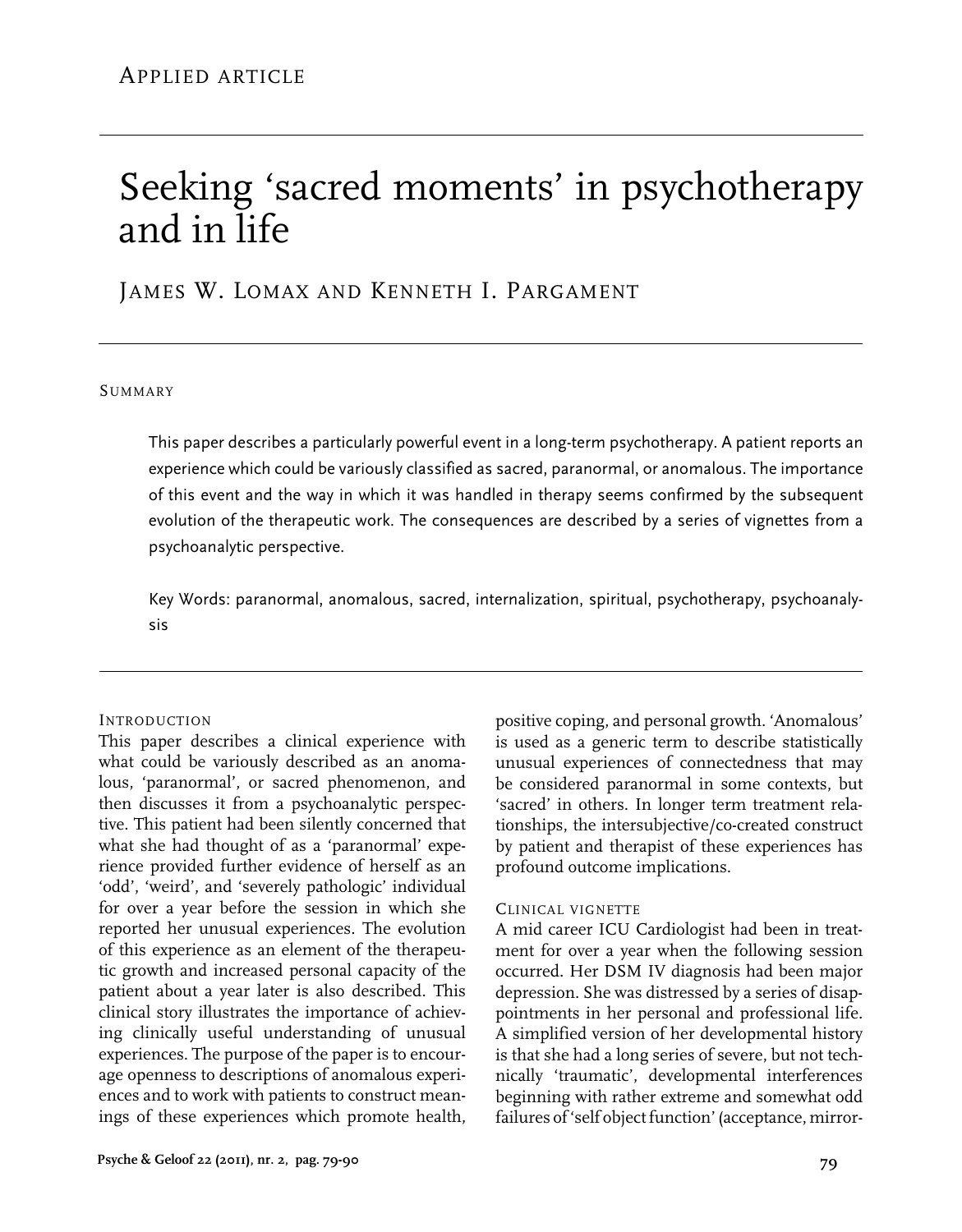ing and affirmation) by both parents. Repetitively she would come to them with an idea, thought, accomplishment, or feeling to which they would respond dismissively, accusingly, or in other ways that made her feel foolish or 'inappropriate'. She felt herself to be particularly unloved and unappreciated in comparison to her younger brother. He was either favored or incomprehensively supported by both parents, but especially her mother, in spite of behaviors that ranged from disagreeable to quite dangerous for her and later for the family.

She had attempted treatment with several psychiatrists and other professionals before referral for a more intensive psychotherapy. We were meeting twice a week at the time of the following session. She was a faculty member of a department led by an internationally famous physician, Dr. C., who led a program with over \$100 million dollar annual research income and nearly 600 members. Even more importantly to this story, however, Dr. C. also possessed an incredible, almost mythic ability to make not only faculty and residents, but also staff and students feel important and valued members of 'The Team'.

**Patient**: "I feel pretty good today. I do not have much to say…You keep saying that I don't trust you, but I think I am trying as hard as I can to do that."

**Therapist**: "It seems like you take my observations, especially those related to the difficulty of our project as a criticism or a statement that you should be somehow different than you are."

Patient: "I do kind of interpret things negatively. I am feeling kind of scattered today. I usually try to think of what I need to bring to the table, but was not able to come up with very much for today. (Without much of a pause) A good thing that **did**  happen today was that I submitted my article on end-of-life care, *Death in the ICU.* It made me feel good because my division chief actually **liked** it."

**Therapist**: "Could you give me a thumbnail sketch of your article and your part in it?"

**Patient**: "Yes. I felt I had little choice about involvement with end-of-life care. This effort has been a pretty intense project of our division for many years. My particular article gives statistics on death in ICUs, attachment issues at times of loss, how to communicate with the family, and what should be done physically with the family at times of death. There is also a section on the grief process and bereavement, including material about cultural and the religious matters. It took me nearly a year to do it. My boss liked it and hardly edited anything I wrote at all.

I guess I got interested because death was sort of ignored in my family. When my grandmother died, we hardly talked about it. I didn't go to my dad's father's funeral at all. I did go to my mother's mother's funeral, but my mother and her brother didn't even cry there. They had a memorial service. It seemed cold that my uncle stored my grandmother's ashes in his garage for a year until the service. I had a lot of feelings, but I was not supposed to talk about them."

**Therapist**: "We talk about the current implications of that a lot."

**Patient**: "I remember a terrible incident from about five years ago. I am not even sure about just what caused the death of a young adult, but I was so focused on getting the time of death exactly right that I remember telling the family 'the time of death was whatever'. My voice was really hard. I didn't really help things by being so stressed out about the death or by how I handled it.

Now I want to improve family circumstances in the intensive care unit, but I am not sure." (patient stopped talking rather abruptly).

**Therapist**: "You said you weren't sure and then you stopped yourself."

**Patient**: "Well, I'm not sure it's ok to express emotions or my spiritual beliefs about it. (With hesitation) It's weird, but I have these **'paranormal'** experiences. When I was about 14 years old, I was babysitting for a girl named Caroline who was 14 or 16 months old. It was raining. I had put Caroline to bed and was watching TV and doing my homework. The phone rang and it was this man's voice saying **'I can see you and I'm going to kill you.'** I figured it was a prank call so I hung up. But I double checked the locks and closed the blinds in the room where I was studying. Then I heard Caroline start screaming. I could see her pointing through the crib rails towards the wall in the room where she had been sleeping. She kept on scream-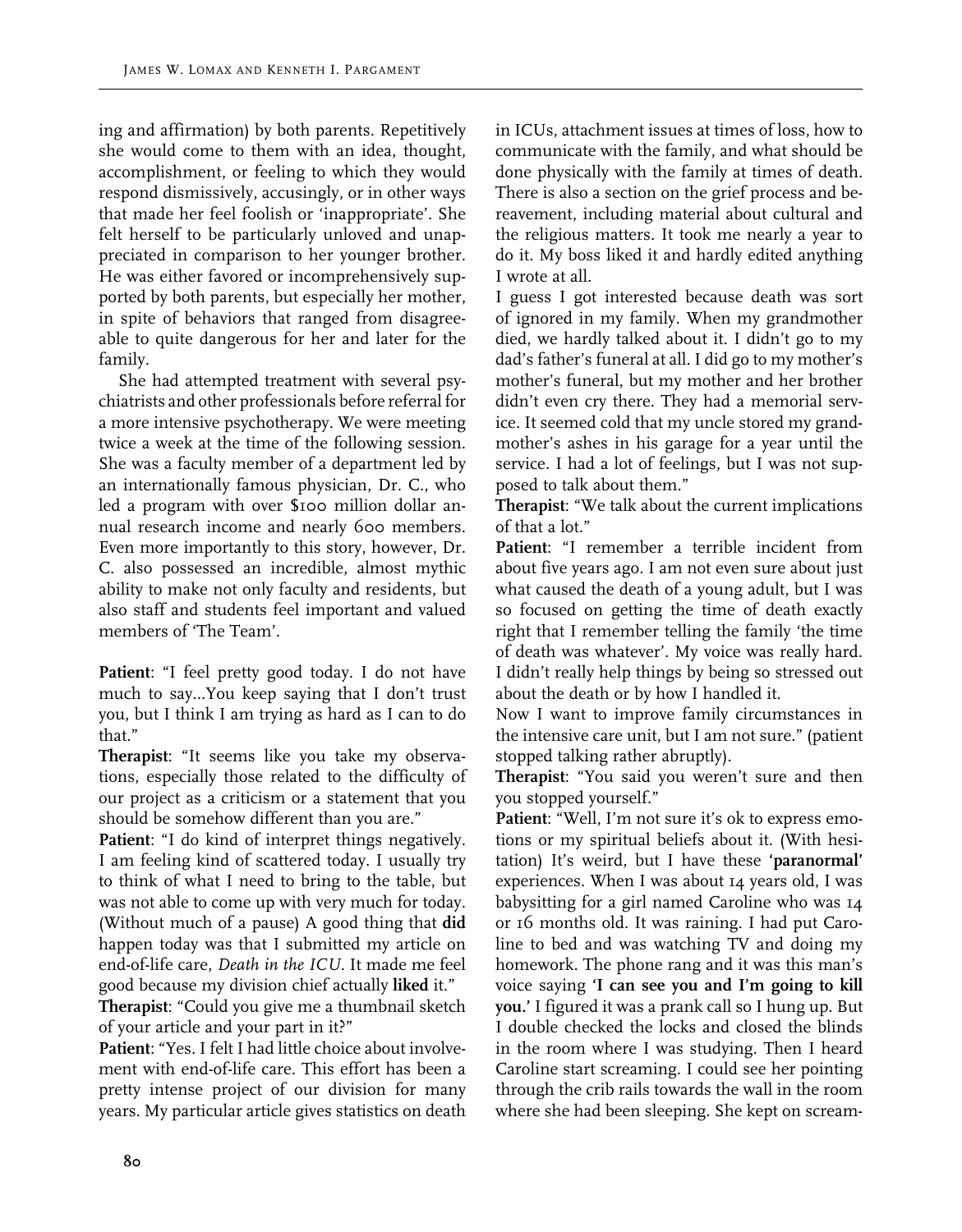ing so I picked her up and walked her back to the room where I had been studying, but the light was turned off and TV channel had been changed. That scared me so I asked a friend to come over. She came, but she felt weird too, so we walked to my family home which was only a couple of houses away till the family I was babysitting for came home. I told them about what happened, but they sort of blew me off. You know, they never asked me to babysit again.

(Again, with a bit of hesitation) I have had other experiences that I am not comfortable talking about."

**Therapist**: "What do you think is making you uncomfortable?"

**Patient**: "Well, they are strange and I don't know how to feel about them. Does anyone ever talk to you about things like that?"

**Therapist**: "I think you are afraid that I am going to make you feel worse, silly, or inappropriate."

**Patient**: "Yes, and here's something weirder and am not sure I can talk about this. (She begins to cry.) You know I felt very close to Dr. C. Before he died, we all knew he had cancer. Another member of our section also had metastatic cancer. He and I were talking about his relapse, but he said at least for him, treatments were working. After that talk I went right away to talk to Dr. C. I wanted him to know how much he meant to me. Actually, he spent most of that time comforting me! At the end, I told him I loved him and gave him a kiss on the cheek. He gave me a kiss back and said that he loved me also. As I left, I tried to help him with his chair. He laughed and said "**I'm not dead yet!**"

Later that month I was in Alaska with my fiancé. I didn't have email access. About 2:00 PM that day, close to the time when Dr. C. was dying in Houston, we were dog sledding out on a glacier with nothing but snow around us. I got off the sled and it felt like Dr. C. was standing next to me. I felt him and heard something like his voice inside me saying: "**Yes, I've died, but I love you. I will always love you, and you will do well.**" Of course, I began to cry just like I am now, but I got back on the sled to finish the ride. I didn't say anything about this to my fiancé. I was concerned he would think it was too weird. Other people were teary because of

the wind and snow, but that wasn't what was happening for me. We got on a helicopter and eventually returned to the cruise ship. The next day, I called my mother. She began the phone conversation by asking '**Have you heard'.** I said: '**Yes, I heard**.' (but nothing else). She confirmed when he died and it was right before I had that experience. I still couldn't talk about it to anyone (This event had actually happened *months* before the session being discussed).

After the ship arrived in Anchorage, my fiancé and I took a trip to Denali National Park. Mount McKinley is famous because it can be so difficult to see the top of the mountain. When we got there, the mountain, of course, was covered in clouds. I stood there and asked Dr. C. to move the clouds off the mountain as a sign to me that he was alright. Of course, nothing happened immediately, but two hours later, the clouds cleared for three whole days. Everyone there said they had never seen anything like it. For me, that was very special."

**Therapist**: "That was very special indeed."

**Patient**: (Crying a bit more intensely) "I have never told anyone about this till now. Those moments will always be special to me."

**Therapist**: "They should be. It's a very beautiful love story."

**Patient**: "It is also surprising to me. Does this routinely happen?"

**Therapist**: "The sort of love that you had with Dr. C. is hardly routine."

**Patient**: (Crying a bit more heavily) "But do other people have experiences like this with people who have died?"

**Therapist**: "Only if they are extremely lucky."

**Patient**: "I had lunch with my dad today. His Parkinson's is getting worse, and even a very small thing I say that could possibly be construed as a criticism makes him so labile. The conversation went well, but it took quite a bit of effort on my part."

**Therapist**: "That effort and love which is even more remarkable because you provide him empathy, attention, and love in a way that, for whatever reason, he couldn't consistently give you as a little girl."

**Patient**: (Getting up from the couch and smiling though still with a lot of tears) "I'll probably cry the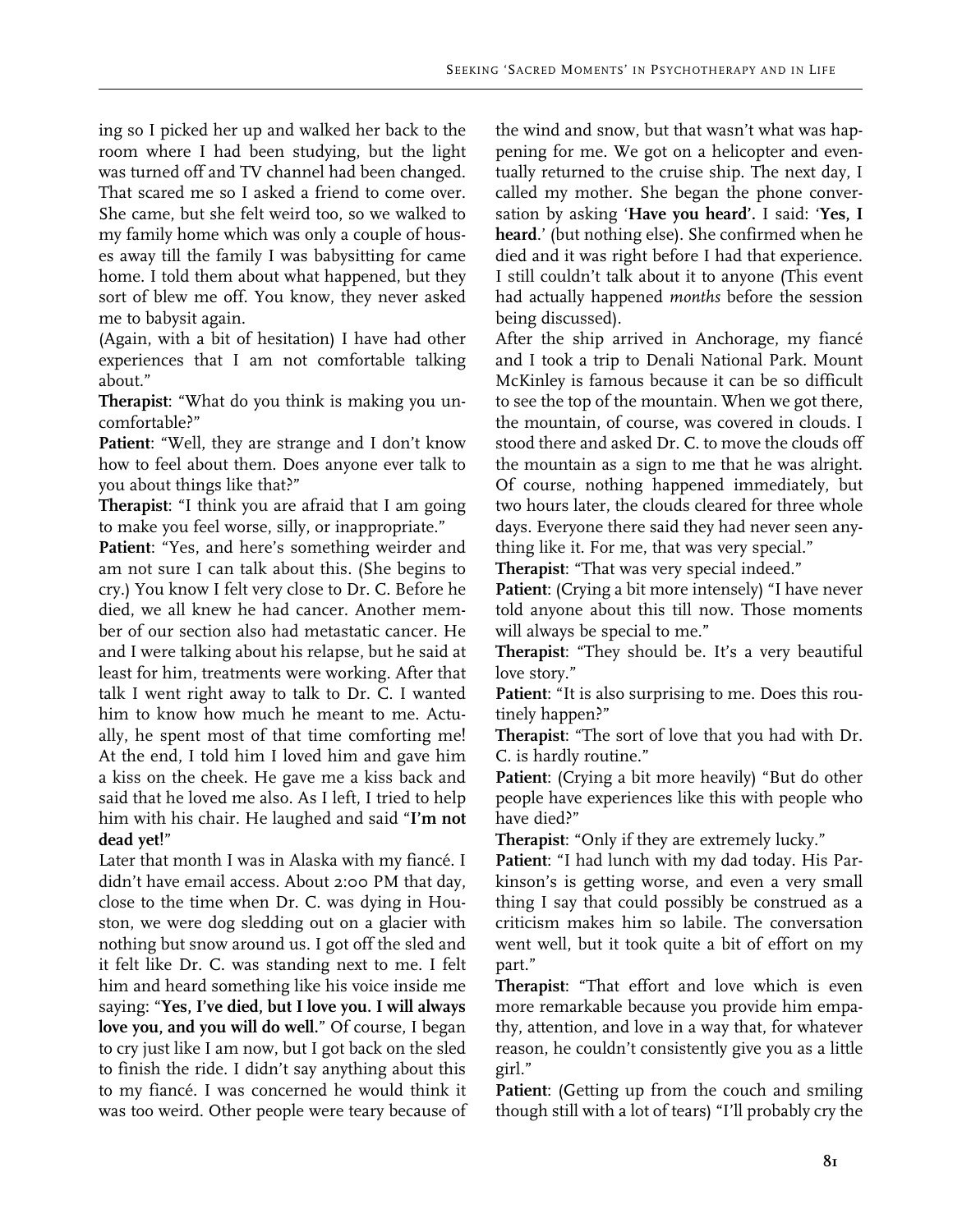rest of the afternoon. Thank you for letting me tell you this. I may even tell my fiancé now." She did, but a year later.)

**Therapist**: "Stories like this get richer when told in safe relationships to the right person. Clearly today has been a major step and probably both of us are thinking about how you started the session with the protest that you didn't have much to say. (Patient chuckles.) Something like this is, of course, incredibly important. Try to capture wherever this session goes inside you to bring it back so we can know about it together." (Patient nods, says, "Thank you very much" and leaves.)

## History of 'paranormal experience'

In another paper on this topic (Lomax, Kripal & Pargament, 2011), Jeff Kripal provides a historical perspective on a paranormal experience. For the different purposes of this presentation, his work will be greatly summarized to say that experiences like the one just presented (a) are rather common and have stimulated scientific and scholarly discussions reflective of the time in which they occurred; (b) that 'paranormal' for the psychologist may be considered similarly to discussions of 'the sacred' for the sociologist or the historian of religion; (c) that 'the sacred' may not only refer to an encounter with the 'objective existence' of a divine other, but also describe a subjective experience that provides evidence of the fundamental structure of the mind or brain; (d) tend to be very meaningful for those who experience them; (e) often occur with the loss of emotionally significant figures and/or love relationships; and (f) if shared constructively, may help in the healing of traumatic loss.

#### The sacred moment as a significant aspect of psychotherapy and psychoanalysis

In that same paper, Pargament suggests that: (1) sacred moments are in fact identifiable; (2) sacred moments have tremendous power in peoples' lives; and (3) by addressing sacred moments in treatment, practitioners may enhance the therapeutic alliance and, in turn, the effectiveness of treatment (Pargament, 2007). Below we define some terms and briefly summarize the research basis for each of these points.

# *Sacred moments are identifiable*

While we cannot verify the ontological reality of these spiritual or anomalous eruptions through scientific methods, it is clear that many people *perceive* sacred moments in their lives and those anomalous experiences are constructed as 'paranormal' by some people, sacred by others. Sacred moments include but are not limited to direct experiences with God or higher powers. They encompass any human experience of transcendence, boundlessness, and ultimacy (Pargament & Mahoney, 2005), experiences of the kind just described.

*Transcendence* refers to things set apart from the ordinary, the immediate, the everyday. We hear examples of transcendent experience in the vignette: the disturbing events she recalled when she was babysitting so many years ago, and the sign she requested and received from her mentor, Dr. C., following his death – the highly unusual clearing of clouds off the top of Mount McKinley. *Boundlessness* has to do with perceptions that go beyond the limits of ordinary time and space. In sacred moments, we hear the language of time stopping, space expanding, and boundaries fading. This is a shift from chronos, time and space understood quantitatively, to cairos, time and space experienced qualitatively. In the description of her death-transcending encounter with her mentor, the patient conveys this sense of boundlessness. She hears him tell her: 'Yes, I've died, but I love you, and I will always love you.' *Ultimacy* refers to perceptions of deep truth, what anthropologist Clifford Geertz described as 'the really, real'. Because they are perceived as absolutely true, absolutely real, sacred experiences have tremendous authority and legitimacy. They are written indelibly into human memory. Thus, the patient has no trouble recalling her troubled experience as a babysitter even though it occurred decades earlier. One would guess and *hope* that she will hold on to the memory of her spiritual encounter with Dr. C. for the rest of her life. In part, the chances of that resource enduring are determined because of the way it is told, received, and experienced in a treatment relationship.

The point here is that sacred moments are identifiable. We can articulate markers of sacred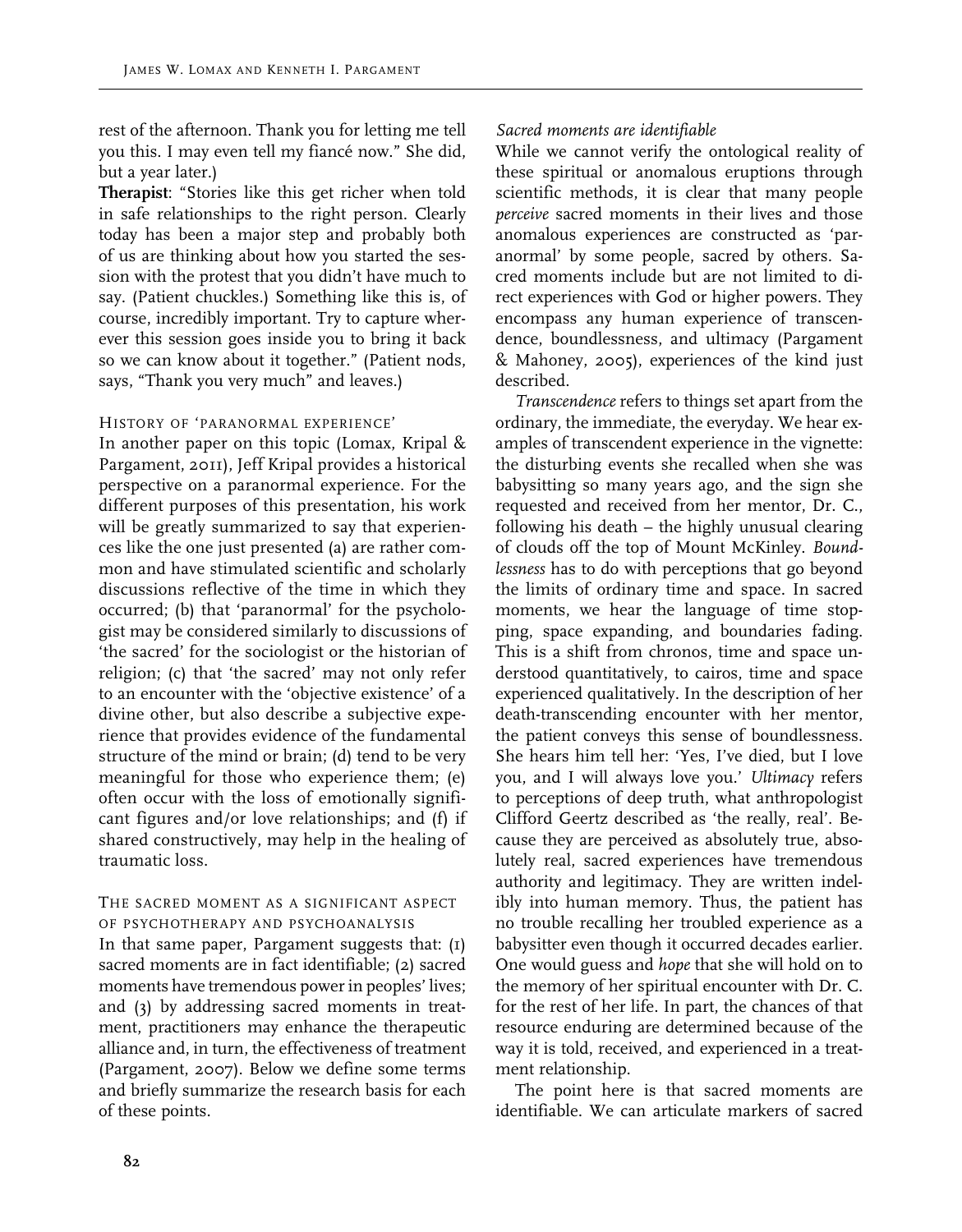moments, such as transcendence, boundlessness, and ultimacy, and even attempt to measure them. Research survey studies have shown that a majority of people who experienced the death of a loved one report a continued connection with them: hearing a voice, feeling a touch, sensing a presence, or catching a glimpse of the deceased (e.g., Sormanti & August, 1977). People spontaneously use the language of transcendence, boundlessness, and ultimacy to describe such occurrences in their lives (Hood, Hill & Spilka, 2009; Pargament & Mahoney, 2005). Of course, the language of sacred moments could be dismissed as simply poetic or overly-romanticized. There is, however, reason to believe that sacred moments have significant power for many people.

#### *Sacred moments have power in people's lives*

Empirical studies suggest that the emotions related to the experience of sacredness have a variety of implications. Vaillant (2008) considers these same and related emotions as part of an adaptive, evolutionary impetus for spirituality. These positive, spiritual emotions (such as love, awe, joy, etc.), have been linked with significant psychological, social, and physical benefits. For instance, Schnall *et al.* recently reported that the feelings of elevation elicited by watching another person perform a good deed resulted in tangible increases in altruistic behaviors (Schnall, Roper, & Fessler, 2010). Perceptions of sacredness serve as vital resources for many people, especially in difficult times, offering the capacity to sooth, comfort, inspire, and empower (LaMothe, 1998). At a deeper level, they can provide individuals with a way to find meaning in life, a way to connect themselves with the past and future, and a way to link people together in larger communities. Several studies have shown that people derive considerable satisfaction from sacred experiences and moments (Pargament & Mahoney, 2005). Finally, sacred moments can become organizing forces that lend coherence to disparate thoughts, feelings, actions, and behaviors. Sacred moments can serve as pivotal points in time that lead to fundamental, life-changing transformations. Consider again the message received by the patient from her former mentor – "I will always love you." A message of this kind is likely

to have a profound and lasting impact for a woman with a history of troubled relationships with her primary attachment figures.

Although sacred moments are often experienced positively, they also have the potential to elicit spiritual struggle and strain, for they may trigger fundamental questions about an individual's self-definition, worldview, and ultimate goals and values in life. Spiritual struggles may be especially problematic when compounded by a history of insecure attachments with parental figures which leave the person ill-equipped to examine extraordinary experiences with curiosity and openness. It is not surprising that this patient, following some gentle prodding on the part of the therapist, admits that she is uncomfortable discussing her sacred moments. Repeated experiences of rejection and disapproval by her parents throughout her early years had left her unable to trust her own perceptual system. Powerful experiences of potentially remarkable value became, instead, sources of doubt, turmoil, and confusion. Unless resolved, these spiritual struggles could have exacerbated the patient's depressive condition, as empirical studies have shown (Exline & Rose, 2005; Pargament, Murray-Swank, Magyar & Ano, 2005).

# *Extraordinary moments should be addressed directly in treatment*

It is paradoxical that patients are often most reluctant to discuss those experiences that hold greatest power. This patient's discomfort likely reflected, in part, her history of ambivalence towards authoritative experiences (as well as authoritative figures) in her life. However, it also grew out of fears about how others, including her therapist, would respond to these experiences. These fears are not ungrounded, given the history of antipathy of mental health professionals to religion and spirituality. Surveys indicate that many patients would like to be able to discuss spiritual issues in therapy if their disclosures were met with support rather than criticism (Rose, Westefeld, & Ansley, 2001). Commenting on the patient's experience of the spiritual sign of a parting of the clouds on Mount McKinley, the analyst begins by saying, "That was very special indeed." When his patient went on to ask whether other people have similar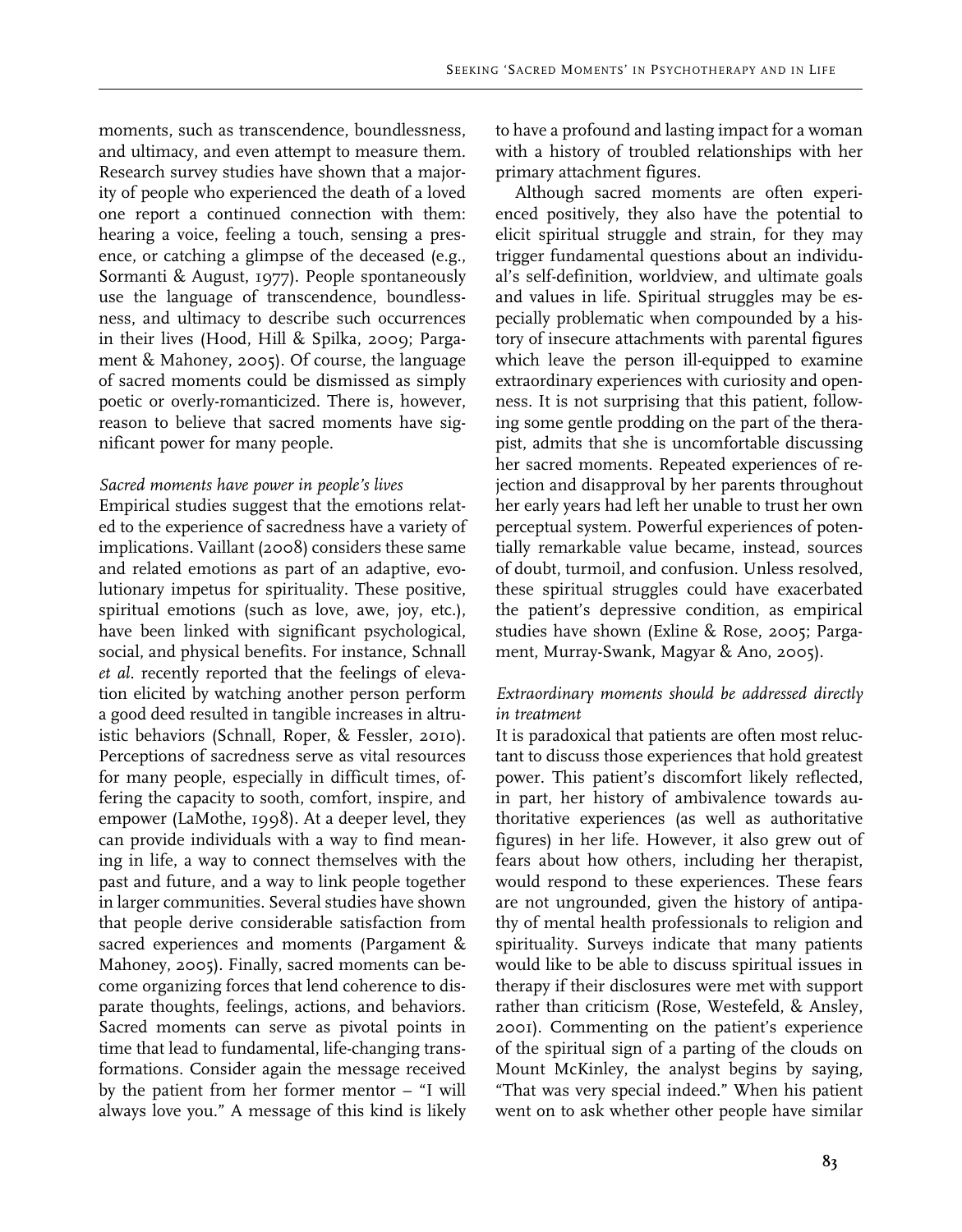experiences with people who have died, "Only if they are extremely lucky," provided an affirmation that helped move the therapy to a deeper, more profound level. In fact, it helped bring the sacred moments the patient had experienced outside of therapy into the therapeutic relationship itself in what might be considered a 'corrective emotional experience'. Such therapeutic experience can heal developmental interferences from unfortunate experiences at earlier 'critical periods' of developmental vulnerability/opportunity. **In this sense, sacred moments occur not only within individuals, but also between people.**

Empirical evidence suggests that more explicit attention to spirituality may promote the effectiveness of treatment (Pargament, 2007; Smith, Bartz, & Richards, 2007). Pargament concludes that such 'sacred' moments are potentially critical ingredients in the recipe for successful treatment and, as such, deserve serious attention and therapists should nurture or 'seek' them in treatment relationships. The challenge is for researchers and practitioners to delve more deeply into sacred moments and develop greater awareness of their place in life. In doing so, we may foster our understanding of our patients, their understanding of themselves, and our ability to stimulate meaningful growth and change.

## A psychoanalytic framework for anomalous sacred experience

The primary clinical role of the therapist listening to a description of anomalous, sacred, spiritual, or religious experience is to understand and to respond to the mechanisms and the mediation of the experience by the mind and the brain. That understanding allows us to detect problems and psychopathology and to promote meaning and health. This is the same clinical role we have with the other domains of human experience. The quite personal, often highly emotional nature of these experiences – in a manner quite analogous to human sexuality – makes this topic worthy of special attention and focus.

# *Spirituality as attachment seeking*

From a psychological perspective, the 'spiritual' dimension of religious participation can also be seen more specifically as an expression of 'attachment behavior'. Of course, the term 'spiritual' is used to mean or modify very different things including 'beliefs', i.e. cognitions. At least one definition of spirituality, however, in both the medical/scientific and religious/theoretical literature is to refer to a type of 'seeking behavior' satisfied by relationships of a particular quality. The term seeking behavior is here used in the manner of Jaak Panksepp, an Experimental Psychologist who describes an animal model of 'seeking behavior' in his text *Affective Neuroscience* (1998). Spiritual pursuits in this sense involve seeking a connectedness with God, other people, or nature. In developmentally mature, healthy individuals (those with mature 'object relationships') such 'seeking' is characterized by an interest in and valuation of the 'other as separate, important, and distinct from 'self'.

One very important contribution to a discussion of spirituality as attachment was provided by the Jesuit Priest and Psychoanalyst, William Meissner, in his development of Winnicott's concept of the 'transitional phenomena' (Meissner, 1984). The Soothing Teddy Bear of childhood becomes the unopened anxiolytic prescription or even our phone number carried 'faithfully' by a patient with panic disorder. Growth-producing illusions have ties to reality, but also measure the capacity of the person to transform reality into something reflective of inner significance and hope – 'creative illusion formation' in Meissner's terms. In our conversation of spirituality as attachment, 'sacred objects' are meaningful because they reflect the 'inner significance and hope' of the religious or spiritual person who has 'transformed' an ordinary material object into something that represents an emotionally significant relationship with a powerful and desired other – parent, healer, or God.

## *Religion as individual and group 'cognitions'*

In contrast to spirituality-as-attachment, formal religious organization and particularly religiouslybased moral or ethical reasoning can be considered as expressions of the human tendency to order experience and to understand the meaning of experience. Mentalization, as described by Peter Fonagy and Jon Allen (Allen & Fonagy, 2006), includes the concept that such cognitive ordering of percep-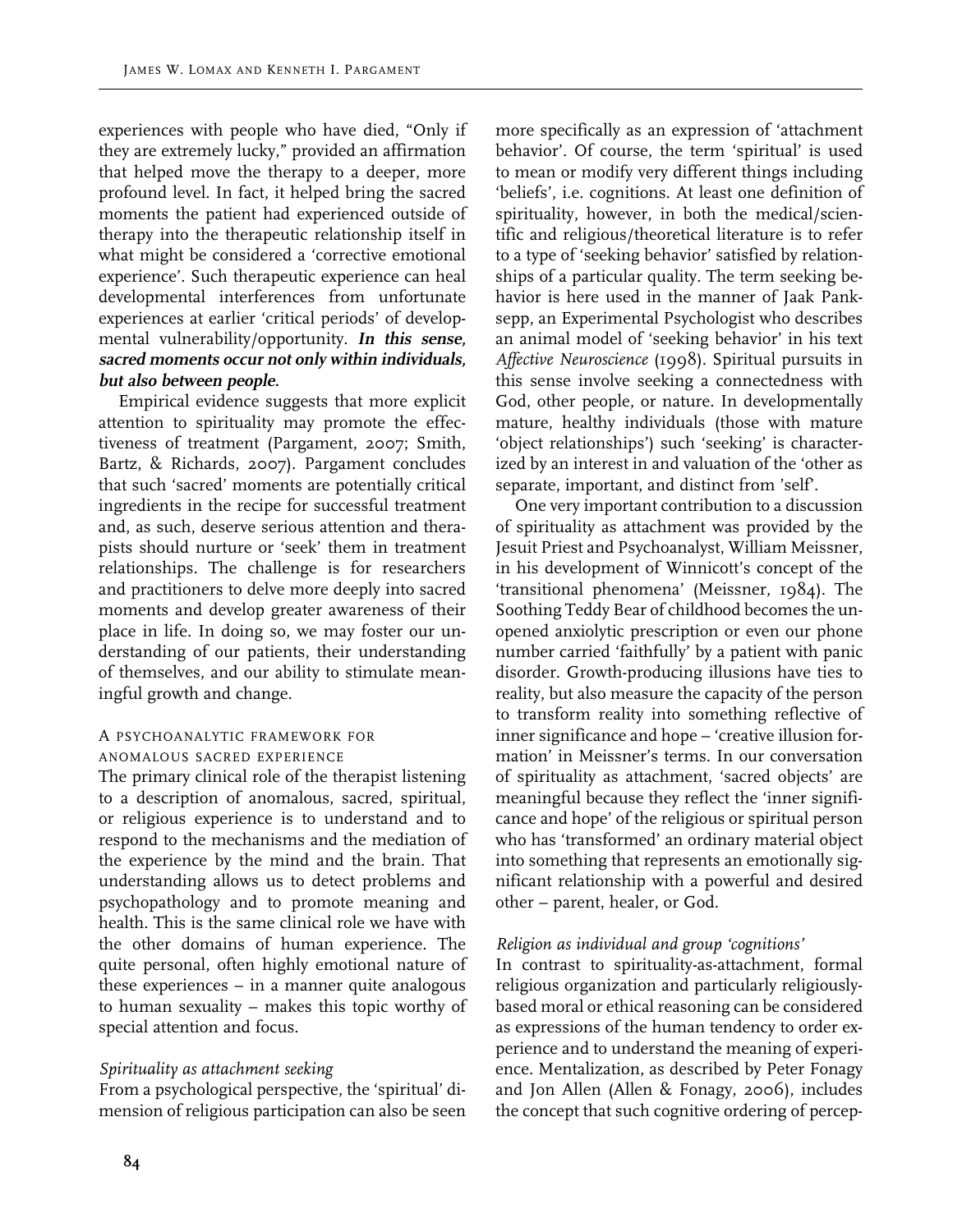tion includes affective states and allows us to create a set of working theories about the minds of other peoples' intentions, motivations, and plans. This ability to 'keep an other's mind in mind' allows us to function successfully in a complex, interdependent society. Mentalization based psychotherapy is the structured use of this concept and one of the evidenced-based treatments for borderline personality disorder (Allen & Fonagy, 2006) and Posttraumatic Stress Disorder (Allen, 1995).

#### *Religious acts and activity*

For clinical purposes, a third 'variety' of religious experiences may be considered to be the domain of religious activity and community participation. Active religious participation is more likely to be health promoting than passive religious participation. Activity which reflects the psychological capacity for 'generativity' seems to be of particular value in this regard (Burgener, 1994; Vaillant, 2002). Not only the 'being in' community, but also 'doing for' others seems health promoting. Thus, knowing what our patients 'do with' their anomalous, religious, or spiritual experience is important in assessing the healthcare consequences of such experiences.

## Clinical consequences of a 'good enough'

understanding of a paranormal experience To be truly worthy of our attention, there should be significant treatment outcome implications of how the therapist deals with a report of a paranormal experience. Our shared experience of her 'mystical' / paranormal encounter with her mentor during the snow storm in fact was an important element in building our therapeutic space and foundation. A bit over a year after that event, several things occurred over approximately a six week period which revealed an important and clinically useful extension of the therapeutic relationship which had been consolidated at that time. These events were precipitated when she came upon an article, *The Gift of Depression*, written by a patient with depression when she inferred was also a patient of mine (Goddard-Finegold, 2009). My patient found this article irritating and somewhat threatening, particularly a comment made by the author that a psychiatrist might need to refer a

patient to someone else if over stimulated (positively or negatively) by the patient. This made her worry whether she was "too competitive" (both in general and particularly as was being revealed by her response to the article). She feared that her response to her discovery would make me "like her less" – especially if I was aware that, in her fantasies, the amount of rage she felt in general and at specific times in our relationship made her want "to use curse words and throw things." In short, although she was pretty confident that our treatment relationship had resulted in steady, positive developments in both her personal and vocational life, she was also consciously concerned that revisiting a developmental 'critical period' within our treatment relationship might result in a repeat of the rejection, dismissiveness, and abandonmentin-favor-of-others that she had experienced in her childhood. This 'resisting' of problematic aspects of developmental interferences within the therapeutic relationship is simultaneously a threatening crisis and also a critical opportunity for therapeutic growth.

After reading the article, she soon had what she referred to as two "exposition dreams". In one of those dreams she had signed up for a class in college but did not attend it. Now it was time to take the exam. At a cognitive level, she recognized this as a fairly common dream in our culture. She thought this dream had to do with her being uncertain about her efforts to "be more of herself" and to express herself. However, regardless of those useful and accurate bits of cognitive self analysis, the article had made her emotionally quite anxious.

The second dream involved her being on a trip with her mother and brother on a mountainous, winding road. They passed by "motorcycle crashes" that her mother "minimized" and bypassed. In the dream she wanted to help the crash victims. She thought this dream was connected to her wishes to deal with her "family carnage." She reminded me that she had been quite frustrated by her parents' discouraging responses to her efforts to find out about their disputes and fights. She was concerned I was seeing more progress in our project than she was (minimizing dangers) or at least than she felt confident about. She also questioned whether I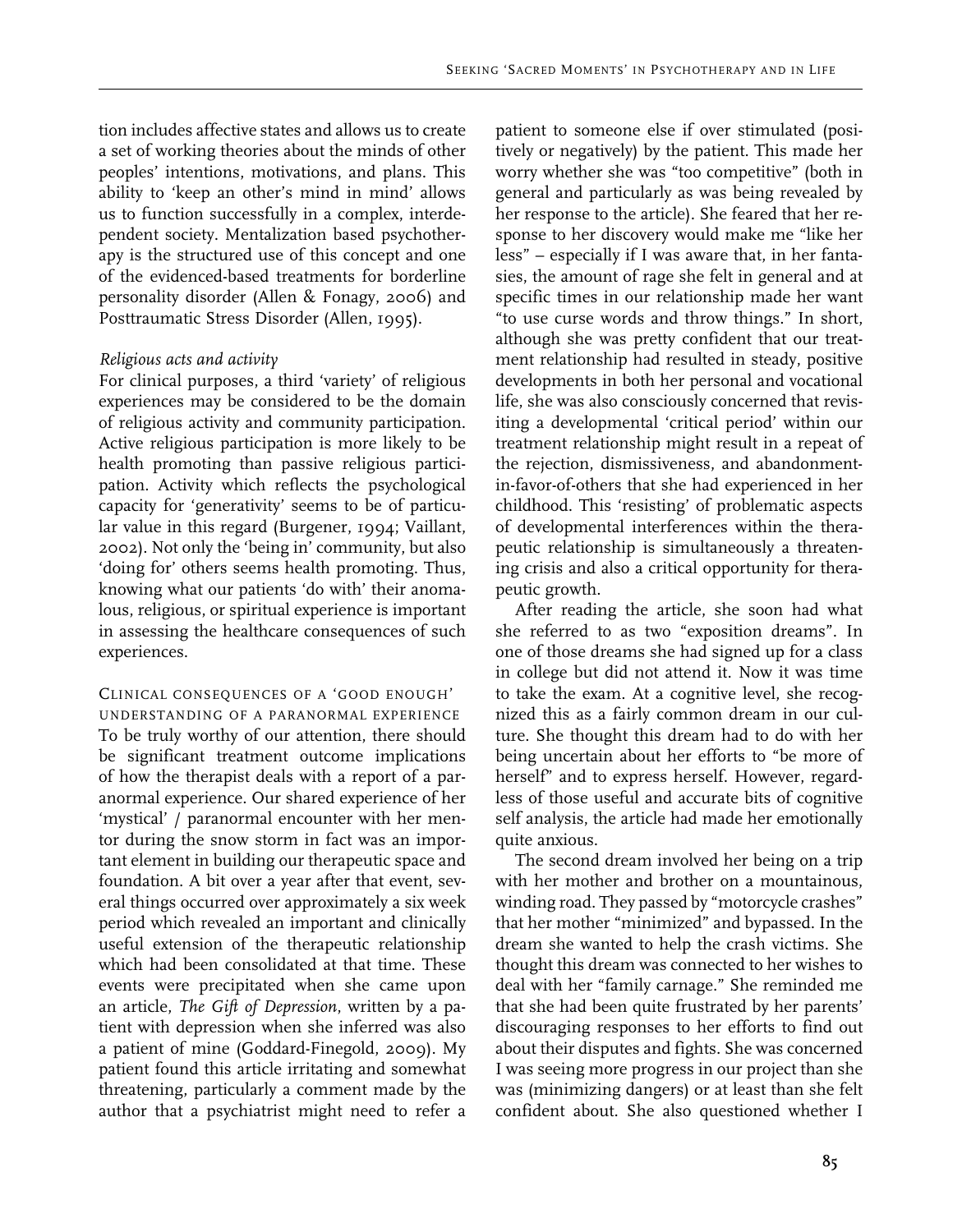saw her often (three times a week at this point) in order to pay off "debts to Barnard College" – which she had deduced after fortuitously following my car (with a Barnard sticker) into our parking garage. These "exposition dreams" were indicators that something was brewing in our project that was of great importance. Based on her past experiences with attachment figures, she was concerned whether either of us were up to the task at hand.

From time to time my patient had begun to send me "musings" that she had written in response to various things that had come up in our sessions. She slowly came to know (with some relief) that I was quite interested in her essays and not afraid of her creative reflections upon and constructions of our experience. We discussed them in ways that let her feel that I thought the "musings" elegantly captured some of our struggles within the analysis. I would ask her to tell me how the stories were evoked and how they developed inside her. During this particular period, she wrote one essay entitled *Aster* about the tentative and fragile blossoming of the small flower. The essay was somewhat surprisingly (especially to her) positive and reflected her sense of growth and some increasing tolerance of her unruly wishes. As we discussed this essay, she noted that the "permission" of analysis allowed her to potentially become something beautiful (like an Aster), but it also involved an experience of herself which was far less "controlled," albeit more authentic or "real". She was quite concerned that the unfolding of that "new" self could be dangerous for both of us. She noted that sometimes she felt more like "a blot on a white sheet" instead of the more positive image of an Aster-in-bloom.

However, as we worked through her concerns about her unseemly aggressiveness historically, in current relationships, and in the transference, her urges became less frightening and she became more curious about them. She reported even feeling "peaceful with herself."

As this evolved, she "found myself praying again after a long period of time." Her prayers included requests for "protection of the persons she considers closest." She also noted that she felt "closer to God" and was somehow a bit less worried about her new found happiness "being destroyed" (by God). She furthermore reported during this time that she had the thought that I wanted her to have a baby in spite of her frequently expressed concerns about not wanting to "torture a baby the way she felt tortured as a little girl." This thought about my wishes seemed to be an important affirmation that she (and what she might produce) was loveable and worthy of continuation – a positive internalization of our therapeutic relationship.

As these things were occurring, an event at her workplace led her to feel justified and vindicated: an aggressive and devaluating superior was severely reprimanded. However, her excitement about this serendipitous event was somewhat dampened by a series of memories of wanting to hurt herself as a child when negative things happened to others she disliked. In spite of the mixed elements of this experience, she was able to take on new opportunities that became available to her as a result of this workplace change.

As we explored how it was that her childhood fantasies often involved religious ideas, she recalled and reported newly available, positive memories about her relationship with her maternal grandmother. This grandmother was "very religious and very kind to me." She recalled how they would read religious picture books and the Bible together. While the relationship was quite comforting and a solace, she remembers also being confused about their discussions of "right and wrong." She specifically recalled the story of Elijah's ascension in the dessert. Her fantasies about the story quickly included her own childhood wish to be rescued (mostly from her nuclear family) like Elijah was in a picture she found from her childhood Bible – whisked away in a chariot with elegant, muscular horses. These memories seemed connected to the hope that our treatment relationship would – a bit more dramatically than possible – help extract her from the enmeshed misery she experienced with her family of origin.

As she and I were discussing her memories of Biblical stories, she wrote and sent the musing *Stealth* with a cover note: "This one just came out of me in response to our talks regarding my aggressive nature. I thought you would enjoy it": "Like an observer of the fete, I stand apart and watch hoping for a center-cut chop of roast human served on a sliver platter. I grasp the offering and my tail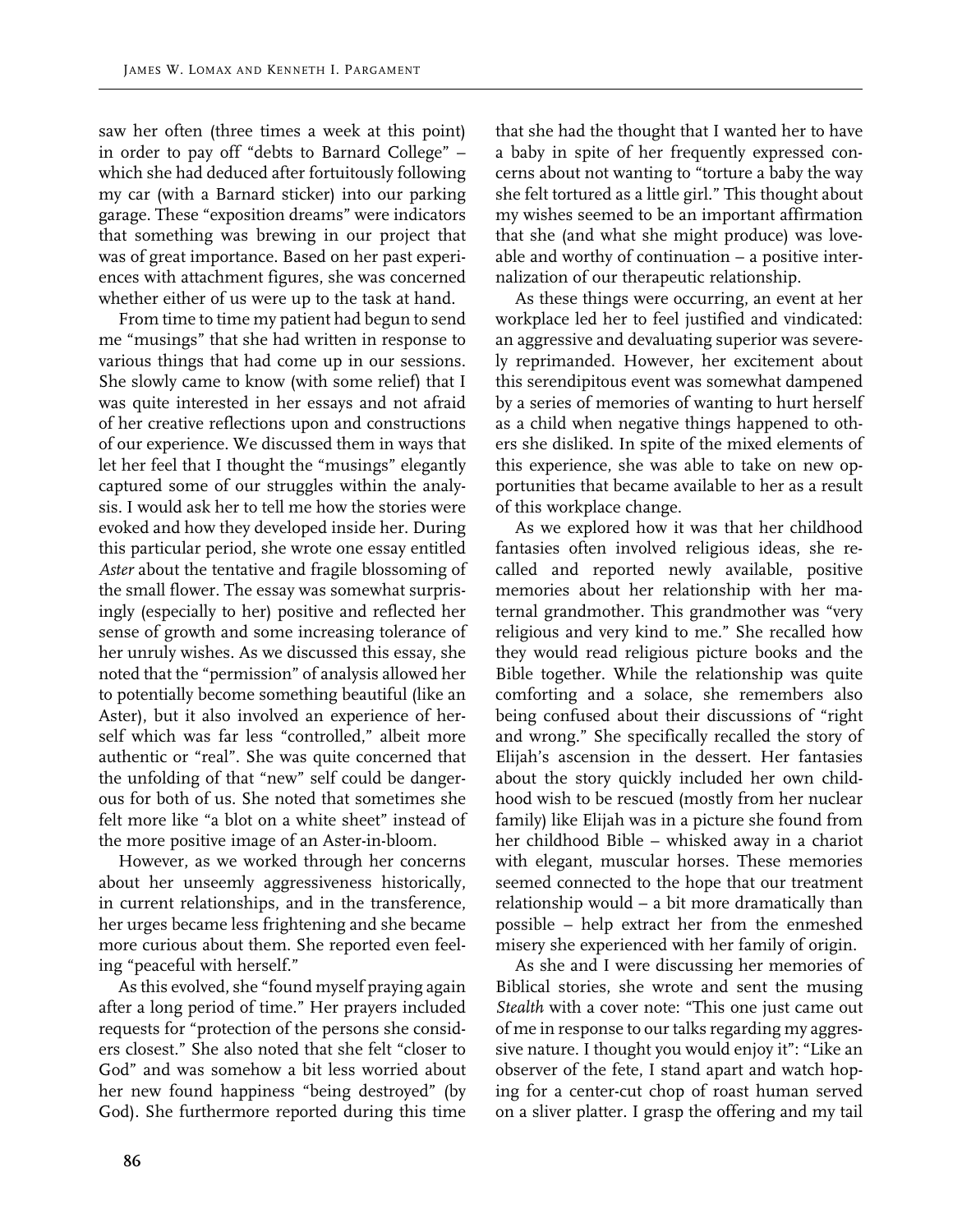quivers with delight beneath my skirt. I devour the offering politely savoring the clandestine capture of forbidden fruit." In the following session, she reported being pleased with herself and the essay. She noted this piece had to do with her "sort of liking our discussion about my aggressiveness." The musing had "come to her" while she was preparing a dinner involving a "center cut pork chop." She described the essay as "writing about herself as a cat devouring people in authority." She recalled how as a little girl she had wanted to be a vegetarian (to be like her mother who unfortunately also seemed quite conflicted about and chronically wallowing in miserable ambivalence about her own aggression). She connected this wish to be a vegetarian to her "belief" that her aggressiveness made her a bad person and should be either removed or denied. However, she also noted that in spite of her concerns about aggression, she gets "really aggravated" when she is "not allowed to participate." Reflecting on her observation, she decided that her aggressiveness and competitiveness is often "borne out of feeling unworthy." With some embarrassment, she then revealed her wish for me to greet her for our sessions with, "How nice to see my favorite patient!" instead of my more tepid version of "Won't you come in?"

The imagery of *Stealth* revealed important elements of her fantasy life and specifically imaging herself "morphing into a big cat or dragon" and stalking or killing "self-centered people" who excluded her or treated her as undesirable. In her fantasy life, she would have the power to seize what she longed for (both "things" and special relationships) when those were denied her. She noted such thoughts were sometimes followed by a sort of "verbal tic" in which she would repeat the names of the intrapsychically "endangered" others in a private setting, like her closet. We were eventually able to discuss this "tic" and other behavioral retreats as an attempted "undoing" of her aggression.

Our discussion of the essay seemed lively and quite facilitatory of our work, but was soon followed by another email with the subject line: *Apology*. In this note, she "confessed" that she had looked up an "Introspections" piece I had published in the *American Journal of Psychiatry* (Lomax, 2004) about how I had become a psychoanalyst after failing in my attempt to become a professional baseball player. She also confessed that she found my story "confusing" but discussed it with her "rather athletic" physician husband. (By this time, she had married her fiancé who had been with her in Denali.) Her husband "understood it right away" and "explained" that both baseball and medicine involved extensive persistence and careful strategic planning. She had felt "really badly" that she had even wondered about (been disappointed by?) the history of my professional development, which she was sure is "none of my business anyway."

*The next day after sending me the* Apology, she asked if I was mad at her. I asked her if I should be. She elaborated her concern about her wish to "cross boundaries" and not being sure of "her place." I responded that she seemed hungry to know more about me, but afraid that her curiosity would somehow hurt me or our relationship. She noted that she felt like she shouldn't ask too much and observed that I didn't really disclose very much in response to her questions. My version of therapeutic anonymity was indeed frustrating and anger-provoking for her. It felt like I was excluding her and that provoked her doubts about her desirability. Our exchange led her to acknowledge a wish she found embarrassing to reveal: "That I could start over and you could be my dad and I would have a healthier start in life."

Eventually, we connected our exchanges about her preemptory wishes for affirmation and curiosity (that had seemed to her to be evidence of her badness) to our previous exchanges about her use of religious language in her relationship with her grandmother. This conversation led me to ask her about her little girl experience of communion (a question in part influenced by my own associations to *Stealth*). With a pleasantly bemused giggle, she recalled how as a little girl she was not allowed to participate in communion at her church. However, she had frequently been able to "steal the crackers" and eat them later. This "stealth" attack was her effort to "know" (cognitively, but also as in the Biblical euphemism) about what she was missing and to participate in a relationship from which she felt excluded. Of course, we connected this bit of healthy, albeit covert, expression of cu-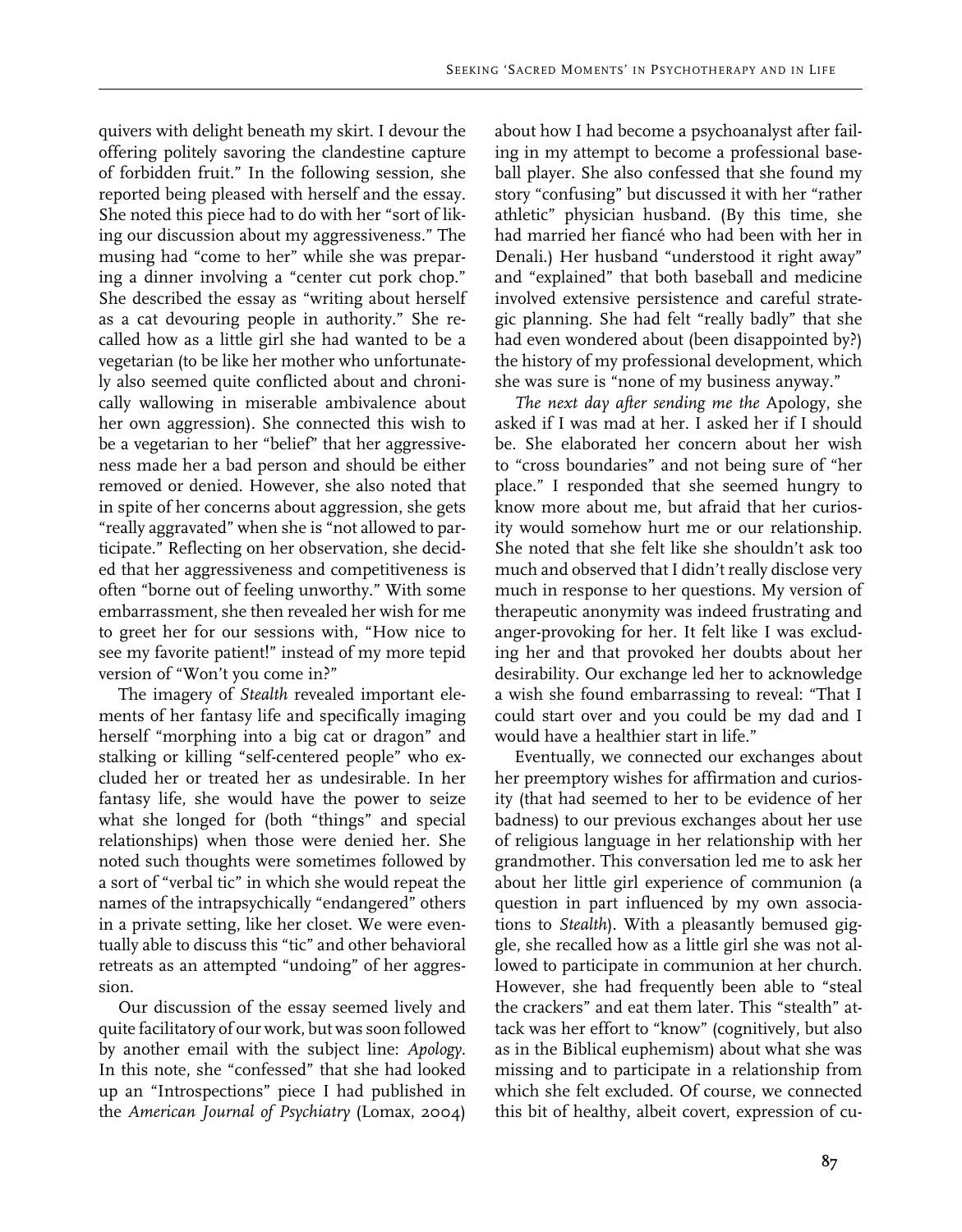riosity and aggression as a part of her motivation to do research about a currently important attachment figure upon whom she placed great hope. She took some solace from appreciating how her personal "hunger" to seek union with an idealized other in the transference relationship was not all that different from the Christian sacrament expressing the desire to "take in" or "seek union" with the body and blood (bread and wine) of Jesus in the world's most practiced religion.

As what seemed like an attempt to take solace from her efforts to achieve tolerance of imperfections in herself and others, she wrote the third essay of this series, *The Beauty of Ambiguity* about her experience of falling asleep and her "imagined flight in white air without wings to the you I need you to be (father, brother, husband, son)." Significantly, the essay concludes that "With trepidation I trust" **(both herself and her therapist).**

#### Conclusions and a Caveat

So what does the experience of this particular patient and therapist tell us about the broader human experience? Using the notion that spirituality might be an expression of attachment phenomena, what my patient described as a "paranormal experience" at the death of her mentor seems characteristic of some other people who lose a loved one. Some paranormal experiences follow an intimate and involved relationship loss. Sometimes, a more distant but emotionally significant loss is involved. For my patient, her mentor was also a father who saw her gifts and treasured them in a way her own father could or did not. Her wishes to be desired, pursued, and sought are pretty human. In secular music, George Gershwin wrote and Willie Nelson sings poignantly about the importance of "Someone to Watch over Me." In religious organizations such longings are also captured in hymns and rituals. An example in the Hebrew Bible is Psalm 42: **"As a deer longs for flowing streams, so my soul longs for you, O God! My soul thirsts for God, for the Living God. When shall I come and behold the face of God?"** Christians celebrate the sacrament of communion as a symbolic taking in of the blood and body of Jesus. For some Catholics, the bread and wine actually become the body and blood of Christ. While some adults process this ritual on a

symbolic level, it is probably confusing for many children in the way in which my patient felt confused by some of her readings and discussions about right and wrong with her beloved maternal grandmother. The ritual of communion is sometimes accompanied by hymns like *Jesus Thou Joy of Loving Hearts*, attributed to Bernard of Clairvaux. The not so subtle third verse of this hymn is: **"We taste Thee, O Thou living Bread, and long to feast upon you still; We drink of Thee, the Fountainhead, and thirst our souls from Thee to fill."**

In this framework, my patient's expression in *Stealth* of her "hunger" to know more and to be known, desired, and included seems to capture in words a natural attachment appetite mediated by what Panksepp describes as the seeking system of mammals. Unfortunately, a series of little girl experiences led her to feel "weird and inappropriate" when her appetites for contact, union, communion, or even a "simple" understanding of her parents and their relationship were met with dismissive and abrupt rejections. The apparently far more favored status of a difficult, disruptive, and demanding brother in spite of her nearly desperate efforts to be the good child who strove to alleviate the family misery has been a lifelong source of frustration and confusion.

As an adult, she had suffered from clinical depression and had made some unfortunate, life complicating choices. A 'good enough therapeutic relationship' allows the reliving of such developmentally 'critical periods' in ways that help our patients to feel more confident and curious about their dispositions and their experience with important others. One desired product of a treatment relationship is the internationalization of a more supportive, less critical partner with whom to face the ambiguities of life – a soothing, gratifying, and encouraging internal object relationship instead of a persecutory, humiliating, and punitive one.

For better and worse, a therapeutic relationship inevitably involves a series of slippery slopes which involve the personal and professional boundary continuum. Unfortunate distractions from the therapeutic task can result if the therapist's focus is impaired by his/her 'belief' or 'unbelief' in the 'reality' of an emotionally significant, unusual experience. Whatever its 'ultimate meaning', her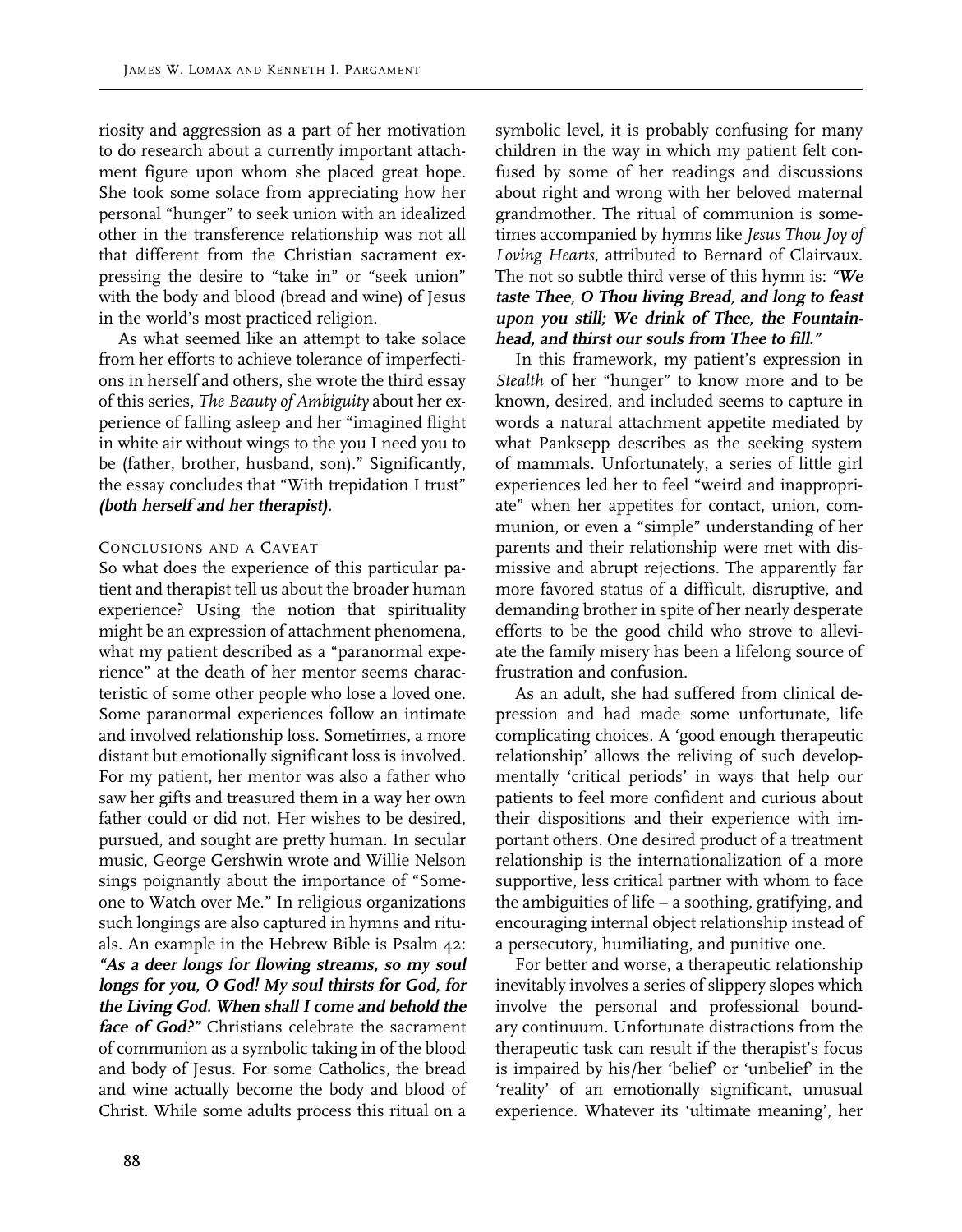'paranormal' experience in Denali was a 'real' and important affirmation which reflected a growth promoting dimension of her relationship with a key mentor. Theirs was a healing relationship and an important exception to disappointments with other attachment figures. It would be both a clinical and ethical error and distraction to take a disclosed position within the treatment relationship on the ultimate reality of her experience – whether her 'paranormal' experience actually 'revealed' afterlife.

A clinical framework informed by more positive perspectives on the paranormal or the sacred allows an openness to such experiences and the creation of an intersubjective relationship that promotes a more positive self and object representation, a more stable mood, and a greater facility in negotiating inevitable problems within important attachment relationships (Akhtar, 2001; Lomax, 2006).

My patient's foundation of respect and interest in the 'practice field' of our treatment relationship was steadily articulated into the rest of her professional and personal world eventually including marriage with a very suitable man, who is quite in love with her as well as a progressively more satisfying and generative vocational life. The therapeutic relationship helped her to see, nurture, and express her perceptions and ideas with more confidence and curiosity and progressively less anticipatory shame and doubt. To return to the title of this paper, if the alliance is adequate and the treatment relationship survives the inevitable tests of safety and security, "imagined flights" like those of my patient are put into words first in the treatment relationship and then in life in ways that can lead both to trust and to blossoming growth.

## **REFERENCES**

- Akhtar, S. & Parens, H. (2001). Is God a subject for psychoanalysis? In S. Akthar & H. Parens (Eds.), *Does God help? Developmental and clinical aspects of religious belief*. North Vale: Jason Aronson Inc.
- Allen, J. (1995). *Coping with trauma: A guide to selfunderstanding.* Washington D.C.: American Psychiatric Publishing, Incorporated.
- Allen, J. & Fonagy, P. (2006). *Handbook of Mentalization-based treatment*. Chichester: Wiley, John & Sons, Incorporated.
- Burgener, S.C. (1994). Caregiver religiosity and well-being in dealing with Alzheimer's dementia. *Journal of Religion and Health, 33*, 175-89.
- Crookes, Sir William (1874). *Researches into the phenomena of spiritualism.* London: Two Worlds Publishing Company Ltd.
- Eliade, M. (1957). *The sacred and the profane: The nature of religion*. New York: Harvest Books.
- Exline, J.J. & Rose, E. (2005). Religious and spiritual struggles. In R.F. Paloutzian & C.L. Park (Eds.), *Handbook of the psychology of religion and spirituality* (pp. 315-330). New York: Guilford Press.
- Gauld, A. (1968). *The founders of psychical research.* New York: Schocken Books.
- Gedo, J. (1979). *Beyond interpretation: Toward a revised theory for psychoanalysis* (pp. 15-25). New York: International University Press.
- Gurney, E.F., Myers, W.H. & Podmore, F. (1886). *Phantasms of the living*. 2 vols. London: Trubner.
- Hood, R.W., Hill, P.C. & Spilka, B. (2009). *The psychology of religion: An empirical approach.* New York: Guilford Press.
- James, W. (1902; 1994): *The varieties of religious experience*. New York: Random House, Inc.
- Kripal, J.J. (2010). *Authors of the impossible: The paranormal and the sacred*. Chicago: University of Chicago Press.
- LaMothe, R. (1998). Sacred objects as vital objects: Transitional objects reconsidered. *Journal of Psychology and Theology, 26*, 159-167.
- Lomax, J.W. (2006). Religious participation and caregiving: A psychodynamic perspective. In S.M.
- LoboPrabhu, V.A. Molinari & J.W. Lomax (Eds.), *Supporting the caregiver in dementia: A guide for health care professionals*. Baltimore: John Hopkins University Press.
- Lomax, J.W, Karff, R.S. & McKenny, G.P. (2002). Ethical considerations in the integration of religion and psychotherapy: Three perspectives. *Psychiatric Clinics of North America, 25*, 547-559.
- Lomax, J.W., Kripal, J.J. & Pargament K.I. (2011). Perspectives on "Sacred moments" in Psychotherapy. *Am J Psychiatr*y, *168*, 12-18.